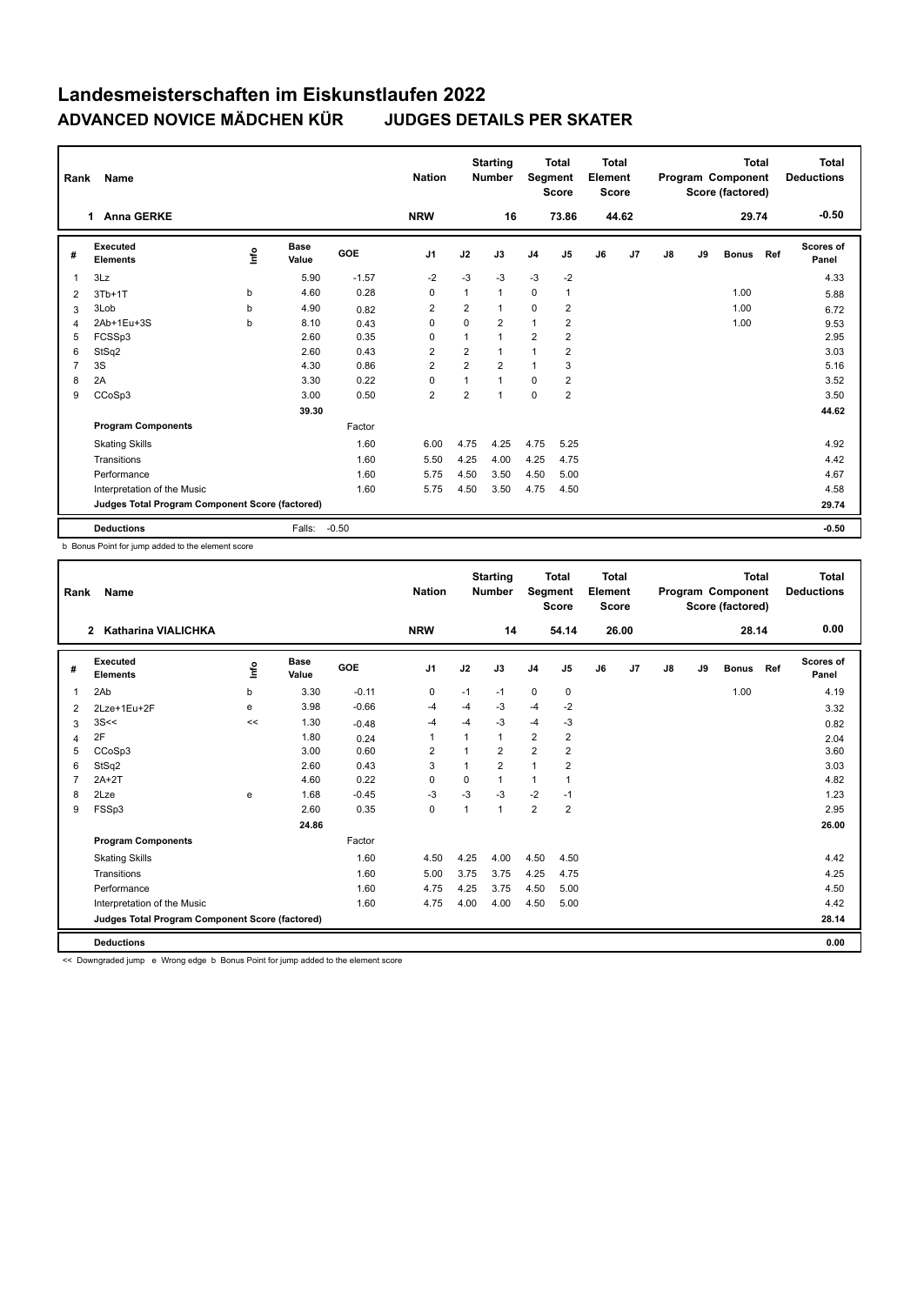| Rank           | Name                                            |      |                      |         | <b>Nation</b>  |                | <b>Starting</b><br><b>Number</b> | Segment        | <b>Total</b><br><b>Score</b> | Total<br>Element<br><b>Score</b> |                |    |    | <b>Total</b><br>Program Component<br>Score (factored) |     | <b>Total</b><br><b>Deductions</b> |
|----------------|-------------------------------------------------|------|----------------------|---------|----------------|----------------|----------------------------------|----------------|------------------------------|----------------------------------|----------------|----|----|-------------------------------------------------------|-----|-----------------------------------|
|                | Jenna Louisa KLEMM<br>3                         |      |                      |         | <b>NRW</b>     |                | 15                               |                | 53.74                        |                                  | 26.24          |    |    | 28.00                                                 |     | $-0.50$                           |
| #              | Executed<br><b>Elements</b>                     | lnfo | <b>Base</b><br>Value | GOE     | J <sub>1</sub> | J2             | J3                               | J <sub>4</sub> | J <sub>5</sub>               | J6                               | J <sub>7</sub> | J8 | J9 | <b>Bonus</b>                                          | Ref | <b>Scores of</b><br>Panel         |
| 1              | $3T+2T$                                         |      | 5.50                 | $-1.82$ | $-4$           | $-4$           | $-5$                             | $-4$           | $-5$                         |                                  |                |    |    |                                                       |     | 3.68                              |
| 2              | 1S                                              |      | 0.40                 | $-0.13$ | $-4$           | $-3$           | $-3$                             | $-4$           | $-2$                         |                                  |                |    |    |                                                       |     | 0.27                              |
| 3              | 2Lz                                             |      | 2.10                 | 0.21    | $\overline{1}$ | 1              | 2                                | $\mathbf 0$    | 1                            |                                  |                |    |    |                                                       |     | 2.31                              |
| 4              | 3Tqb                                            | b    | 4.20                 | $-0.56$ | $-2$           | $-2$           | $-1$                             | $\mathbf 0$    | $-1$                         |                                  |                |    |    | 1.00                                                  |     | 4.64                              |
| 5              | FCSSp2                                          |      | 2.30                 | 0.23    | $\overline{1}$ | 1              | $\overline{2}$                   | $\mathbf{1}$   | 1                            |                                  |                |    |    |                                                       |     | 2.53                              |
| 6              | 2Lo                                             |      | 1.70                 | 0.00    | $\Omega$       | $\Omega$       | 1                                | $\Omega$       | $\mathbf 0$                  |                                  |                |    |    |                                                       |     | 1.70                              |
| $\overline{7}$ | 2Ab                                             | b    | 3.30                 | $-0.55$ | $-2$           | $-1$           | $-1$                             | $-3$           | $-2$                         |                                  |                |    |    | 1.00                                                  |     | 3.75                              |
| 8              | CCoSp3                                          |      | 3.00                 | 0.40    | $\mathbf{1}$   | $\mathbf{1}$   | $\mathbf{1}$                     | $\overline{2}$ | $\overline{2}$               |                                  |                |    |    |                                                       |     | 3.40                              |
| 9              | StSq3                                           |      | 3.30                 | 0.66    | $\overline{2}$ | $\overline{2}$ | $\overline{2}$                   | 3              | $\overline{2}$               |                                  |                |    |    |                                                       |     | 3.96                              |
|                |                                                 |      | 25.80                |         |                |                |                                  |                |                              |                                  |                |    |    |                                                       |     | 26.24                             |
|                | <b>Program Components</b>                       |      |                      | Factor  |                |                |                                  |                |                              |                                  |                |    |    |                                                       |     |                                   |
|                | <b>Skating Skills</b>                           |      |                      | 1.60    | 4.75           | 4.50           | 4.25                             | 5.00           | 4.75                         |                                  |                |    |    |                                                       |     | 4.67                              |
|                | Transitions                                     |      |                      | 1.60    | 4.25           | 4.00           | 3.75                             | 3.75           | 4.25                         |                                  |                |    |    |                                                       |     | 4.00                              |
|                | Performance                                     |      |                      | 1.60    | 4.50           | 4.25           | 3.75                             | 4.25           | 4.50                         |                                  |                |    |    |                                                       |     | 4.33                              |
|                | Interpretation of the Music                     |      |                      | 1.60    | 4.50           | 4.25           | 4.00                             | 4.75           | 4.75                         |                                  |                |    |    |                                                       |     | 4.50                              |
|                | Judges Total Program Component Score (factored) |      |                      |         |                |                |                                  |                |                              |                                  |                |    |    |                                                       |     | 28.00                             |
|                | <b>Deductions</b>                               |      | Falls:               | $-0.50$ |                |                |                                  |                |                              |                                  |                |    |    |                                                       |     | $-0.50$                           |

q Jump landed on the quarter b Bonus Point for jump added to the element score

| Rank           | Name                                            |         |                      |            | <b>Nation</b>  |          | <b>Starting</b><br><b>Number</b> | Segment        | <b>Total</b><br><b>Score</b> | <b>Total</b><br>Element<br><b>Score</b> |       |               |    | <b>Total</b><br>Program Component<br>Score (factored) | <b>Total</b><br><b>Deductions</b> |
|----------------|-------------------------------------------------|---------|----------------------|------------|----------------|----------|----------------------------------|----------------|------------------------------|-----------------------------------------|-------|---------------|----|-------------------------------------------------------|-----------------------------------|
|                | 4 Esther HAMMER                                 |         |                      |            | HAM            |          | $\overline{7}$                   |                | 44.11                        |                                         | 23.41 |               |    | 21.20                                                 | $-0.50$                           |
| #              | Executed<br><b>Elements</b>                     | Info    | <b>Base</b><br>Value | <b>GOE</b> | J <sub>1</sub> | J2       | J3                               | J <sub>4</sub> | J5                           | J6                                      | J7    | $\mathsf{J}8$ | J9 | Ref                                                   | Scores of<br>Panel                |
| 1              | 2F                                              |         | 1.80                 | 0.18       | $\mathbf{1}$   | 1        | 1                                | $\overline{2}$ | $\mathbf{1}$                 |                                         |       |               |    |                                                       | 1.98                              |
| 2              | 2A<                                             | $\prec$ | 2.64                 | $-1.32$    | -5             | $-5$     | $-5$                             | $-5$           | $-5$                         |                                         |       |               |    |                                                       | 1.32                              |
| 3              | FCSSp3                                          |         | 2.60                 | 0.17       | $\mathbf{1}$   | $\Omega$ | $-1$                             | $\mathbf{1}$   | 1                            |                                         |       |               |    |                                                       | 2.77                              |
| $\overline{4}$ | StSq2                                           |         | 2.60                 | 0.09       | 1              | $\Omega$ | $\mathbf{1}$                     | 0              | $\Omega$                     |                                         |       |               |    |                                                       | 2.69                              |
| 5              | 2Lz!                                            |         | 2.10                 | $-0.28$    | $-2$           | $-2$     | $-1$                             | $-1$           | $-1$                         |                                         |       |               |    |                                                       | 1.82                              |
| 6              | $2F+2T$                                         |         | 3.10                 | 0.12       | 0              | 1        | 0                                | $\mathbf{1}$   | 1                            |                                         |       |               |    |                                                       | 3.22                              |
| 7              | CCoSp3                                          |         | 3.00                 | 0.30       | $\mathbf{1}$   | 1        | 1                                | $\Omega$       | $\overline{2}$               |                                         |       |               |    |                                                       | 3.30                              |
| 8              | $2Lz+2T+2Lo$                                    |         | 5.10                 | $-0.21$    | $-1$           | $-1$     | 0                                | $-1$           | $-1$                         |                                         |       |               |    |                                                       | 4.89                              |
| 9              | 2Loq                                            | q       | 1.70                 | $-0.28$    | $-2$           | $-3$     | $-1$                             | $-2$           | $-1$                         |                                         |       |               |    |                                                       | 1.42                              |
|                |                                                 |         | 24.64                |            |                |          |                                  |                |                              |                                         |       |               |    |                                                       | 23.41                             |
|                | <b>Program Components</b>                       |         |                      | Factor     |                |          |                                  |                |                              |                                         |       |               |    |                                                       |                                   |
|                | <b>Skating Skills</b>                           |         |                      | 1.60       | 3.50           | 3.50     | 3.25                             | 3.25           | 3.25                         |                                         |       |               |    |                                                       | 3.33                              |
|                | Transitions                                     |         |                      | 1.60       | 3.25           | 3.25     | 3.25                             | 3.00           | 3.00                         |                                         |       |               |    |                                                       | 3.17                              |
|                | Performance                                     |         |                      | 1.60       | 3.50           | 3.50     | 3.50                             | 3.00           | 3.25                         |                                         |       |               |    |                                                       | 3.42                              |
|                | Interpretation of the Music                     |         |                      | 1.60       | 3.50           | 3.50     | 3.25                             | 3.25           | 3.00                         |                                         |       |               |    |                                                       | 3.33                              |
|                | Judges Total Program Component Score (factored) |         |                      |            |                |          |                                  |                |                              |                                         |       |               |    |                                                       | 21.20                             |
|                | <b>Deductions</b>                               |         | Falls:               | $-0.50$    |                |          |                                  |                |                              |                                         |       |               |    |                                                       | $-0.50$                           |

< Under-rotated jump ! Not clear edge q Jump landed on the quarter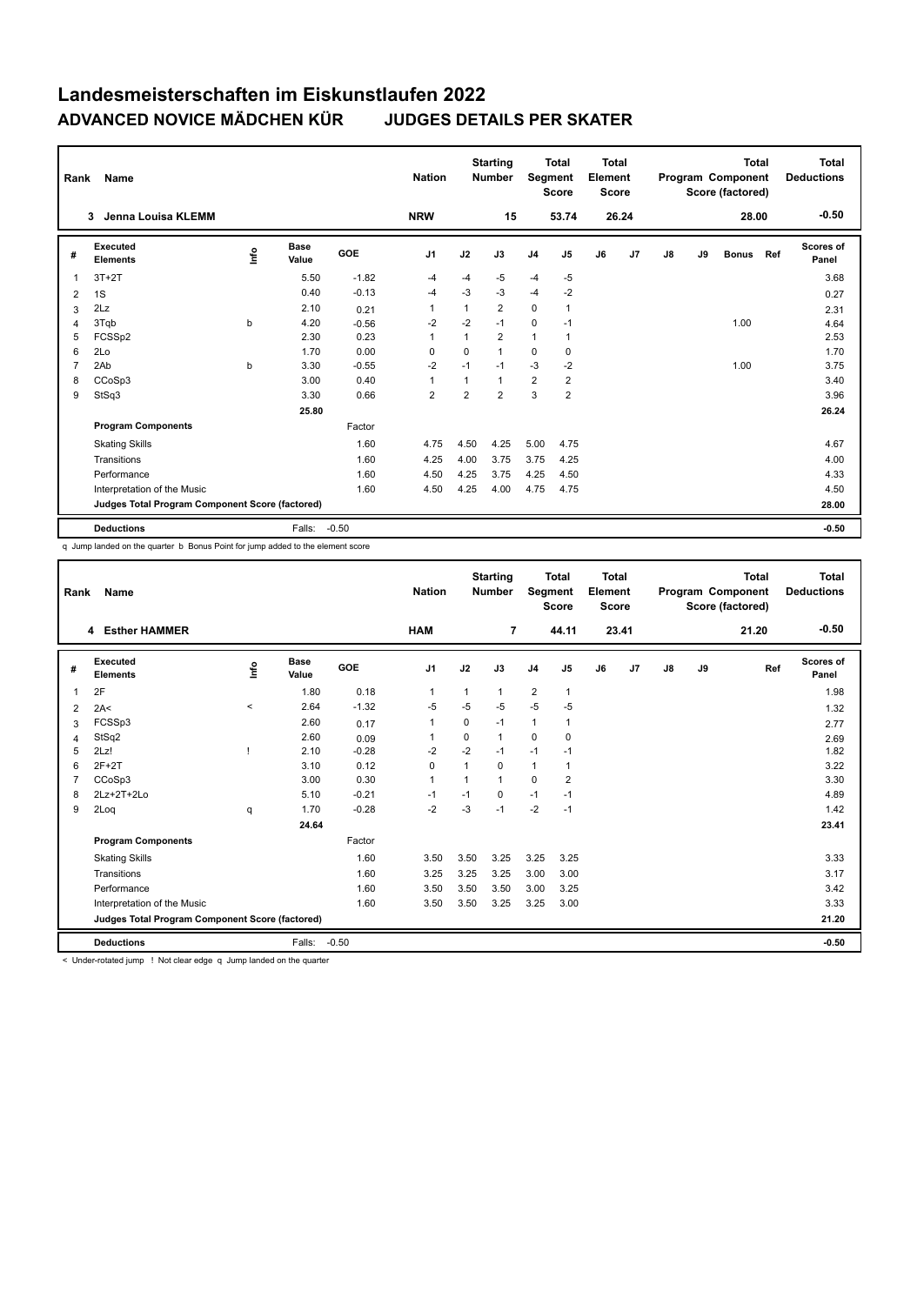| Rank           | <b>Name</b>                                     |      |                      |         | <b>Nation</b>  |      | <b>Starting</b><br><b>Number</b> | Segment        | <b>Total</b><br><b>Score</b> | Total<br>Element<br><b>Score</b> |                |               |    | Total<br>Program Component<br>Score (factored) |     | Total<br><b>Deductions</b> |
|----------------|-------------------------------------------------|------|----------------------|---------|----------------|------|----------------------------------|----------------|------------------------------|----------------------------------|----------------|---------------|----|------------------------------------------------|-----|----------------------------|
|                | <b>Nelle NOVAKOVIC</b><br>5                     |      |                      |         | <b>NRW</b>     |      | 9                                |                | 42.87                        |                                  | 20.97          |               |    | 22.40                                          |     | $-0.50$                    |
| #              | Executed<br><b>Elements</b>                     | lnfo | <b>Base</b><br>Value | GOE     | J <sub>1</sub> | J2   | J3                               | J <sub>4</sub> | J <sub>5</sub>               | J6                               | J <sub>7</sub> | $\mathsf{J}8$ | J9 | <b>Bonus</b>                                   | Ref | Scores of<br>Panel         |
| $\overline{1}$ | 2Lz<<                                           | <<   | 0.60                 | $-0.30$ | $-5$           | $-5$ | $-5$                             | $-5$           | $-5$                         |                                  |                |               |    |                                                |     | 0.30                       |
| 2              | 2Ab                                             | b    | 3.30                 | 0.00    | 0              | 0    | $\mathbf{1}$                     | $-1$           | 0                            |                                  |                |               |    | 1.00                                           |     | 4.30                       |
| 3              | 2F!+2T                                          |      | 3.10                 | $-0.24$ | $-2$           | $-2$ | $-1$                             | $-1$           | $\mathbf 0$                  |                                  |                |               |    |                                                |     | 2.86                       |
| $\overline{4}$ | 2A                                              |      | 3.30                 | 0.00    | 0              | 0    | 0                                | 0              | $\mathbf{1}$                 |                                  |                |               |    |                                                |     | 3.30                       |
| 5              | FSSp2                                           |      | 2.30                 | 0.23    | 0              | 1    | 1                                | $\overline{1}$ | 1                            |                                  |                |               |    |                                                |     | 2.53                       |
| 6              | StSq2                                           |      | 2.60                 | 0.09    | $\Omega$       | 0    | 1                                | $\overline{1}$ | 0                            |                                  |                |               |    |                                                |     | 2.69                       |
| $\overline{7}$ | 2Lz                                             |      | 2.10                 | $-0.42$ | $-2$           | $-2$ | $-2$                             | $-3$           | $-2$                         |                                  |                |               |    |                                                |     | 1.68                       |
| 8              | 2Log                                            | q    | 1.70                 | $-0.40$ | $-3$           | $-3$ | $-2$                             | $-2$           | $-2$                         |                                  |                |               |    |                                                |     | 1.30                       |
| 9              | CCoSp2V                                         |      | 1.88                 | 0.13    | $\mathbf 0$    | 0    | 1                                | $\mathbf{1}$   | 1                            |                                  |                |               |    |                                                |     | 2.01                       |
|                |                                                 |      | 20.88                |         |                |      |                                  |                |                              |                                  |                |               |    |                                                |     | 20.97                      |
|                | <b>Program Components</b>                       |      |                      | Factor  |                |      |                                  |                |                              |                                  |                |               |    |                                                |     |                            |
|                | <b>Skating Skills</b>                           |      |                      | 1.60    | 4.00           | 3.75 | 3.50                             | 3.75           | 3.75                         |                                  |                |               |    |                                                |     | 3.75                       |
|                | Transitions                                     |      |                      | 1.60    | 3.00           | 3.00 | 3.25                             | 3.50           | 3.25                         |                                  |                |               |    |                                                |     | 3.17                       |
|                | Performance                                     |      |                      | 1.60    | 3.75           | 3.50 | 3.25                             | 3.75           | 3.50                         |                                  |                |               |    |                                                |     | 3.58                       |
|                | Interpretation of the Music                     |      |                      | 1.60    | 3.50           | 3.50 | 3.50                             | 3.50           | 3.50                         |                                  |                |               |    |                                                |     | 3.50                       |
|                | Judges Total Program Component Score (factored) |      |                      |         |                |      |                                  |                |                              |                                  |                |               |    |                                                |     | 22.40                      |
|                | <b>Deductions</b>                               |      | Falls:               | $-0.50$ |                |      |                                  |                |                              |                                  |                |               |    |                                                |     | $-0.50$                    |

<< Downgraded jump ! Not clear edge q Jump landed on the quarter b Bonus Point for jump added to the element score

| Rank           | Name                                            |      |                      |         | <b>Nation</b>  |              | <b>Starting</b><br><b>Number</b> | Segment        | <b>Total</b><br><b>Score</b> | <b>Total</b><br>Element<br><b>Score</b> |       |    |    | <b>Total</b><br>Program Component<br>Score (factored) | <b>Total</b><br><b>Deductions</b> |
|----------------|-------------------------------------------------|------|----------------------|---------|----------------|--------------|----------------------------------|----------------|------------------------------|-----------------------------------------|-------|----|----|-------------------------------------------------------|-----------------------------------|
|                | Alena JORGUS<br>6                               |      |                      |         | <b>NIE</b>     |              | 11                               |                | 40.66                        |                                         | 19.34 |    |    | 21.32                                                 | 0.00                              |
| #              | Executed<br><b>Elements</b>                     | lnfo | <b>Base</b><br>Value | GOE     | J <sub>1</sub> | J2           | J3                               | J <sub>4</sub> | J5                           | J6                                      | J7    | J8 | J9 | Ref                                                   | Scores of<br>Panel                |
| 1              | 2Lo                                             |      | 1.70                 | 0.17    | $\mathbf{1}$   |              | $\mathbf{1}$                     | $\overline{2}$ | $\mathbf{1}$                 |                                         |       |    |    |                                                       | 1.87                              |
| 2              | $2Lz+2T$                                        |      | 3.40                 | $-0.63$ | $-4$           | $-3$         | $-3$                             | $-3$           | $-3$                         |                                         |       |    |    |                                                       | 2.77                              |
| 3              | FCSp1                                           |      | 1.90                 | 0.19    | 1              |              | $\mathbf{1}$                     | $\mathbf{1}$   | $\overline{2}$               |                                         |       |    |    |                                                       | 2.09                              |
| $\overline{4}$ | 2F!+2Lo+2T                                      |      | 4.80                 | $-0.48$ | $-4$           | $-3$         | $-3$                             | $-1$           | $-2$                         |                                         |       |    |    |                                                       | 4.32                              |
| 5              | 2Lz                                             |      | 2.10                 | $-0.42$ | $-2$           | $-2$         | $-1$                             | $-3$           | $-2$                         |                                         |       |    |    |                                                       | 1.68                              |
| 6              | 2F                                              |      | 1.80                 | 0.18    | $\Omega$       | $\mathbf{1}$ | $\mathbf{1}$                     | $\mathbf{1}$   | $\mathbf 1$                  |                                         |       |    |    |                                                       | 1.98                              |
| $\overline{7}$ | StSq1                                           |      | 1.80                 | $-0.18$ | $-2$           | $-1$         | $\Omega$                         | $\overline{1}$ | $-2$                         |                                         |       |    |    |                                                       | 1.62                              |
| 8              | 1A                                              |      | 1.10                 | 0.04    | 0              | 1            | 0                                | $\mathbf{1}$   | 0                            |                                         |       |    |    |                                                       | 1.14                              |
| 9              | CCoSp3V                                         |      | 2.25                 | $-0.38$ | $-1$           | $-1$         | $-2$                             | $-2$           | $-2$                         |                                         |       |    |    |                                                       | 1.87                              |
|                |                                                 |      | 20.85                |         |                |              |                                  |                |                              |                                         |       |    |    |                                                       | 19.34                             |
|                | <b>Program Components</b>                       |      |                      | Factor  |                |              |                                  |                |                              |                                         |       |    |    |                                                       |                                   |
|                | <b>Skating Skills</b>                           |      |                      | 1.60    | 3.50           | 3.50         | 3.25                             | 3.25           | 3.00                         |                                         |       |    |    |                                                       | 3.33                              |
|                | Transitions                                     |      |                      | 1.60    | 3.50           | 3.25         | 3.25                             | 3.50           | 3.00                         |                                         |       |    |    |                                                       | 3.33                              |
|                | Performance                                     |      |                      | 1.60    | 3.50           | 3.50         | 3.00                             | 3.25           | 3.25                         |                                         |       |    |    |                                                       | 3.33                              |
|                | Interpretation of the Music                     |      |                      | 1.60    | 3.50           | 3.50         | 3.00                             | 3.50           | 3.00                         |                                         |       |    |    |                                                       | 3.33                              |
|                | Judges Total Program Component Score (factored) |      |                      |         |                |              |                                  |                |                              |                                         |       |    |    |                                                       | 21.32                             |
|                | <b>Deductions</b>                               |      |                      |         |                |              |                                  |                |                              |                                         |       |    |    |                                                       | 0.00                              |

! Not clear edge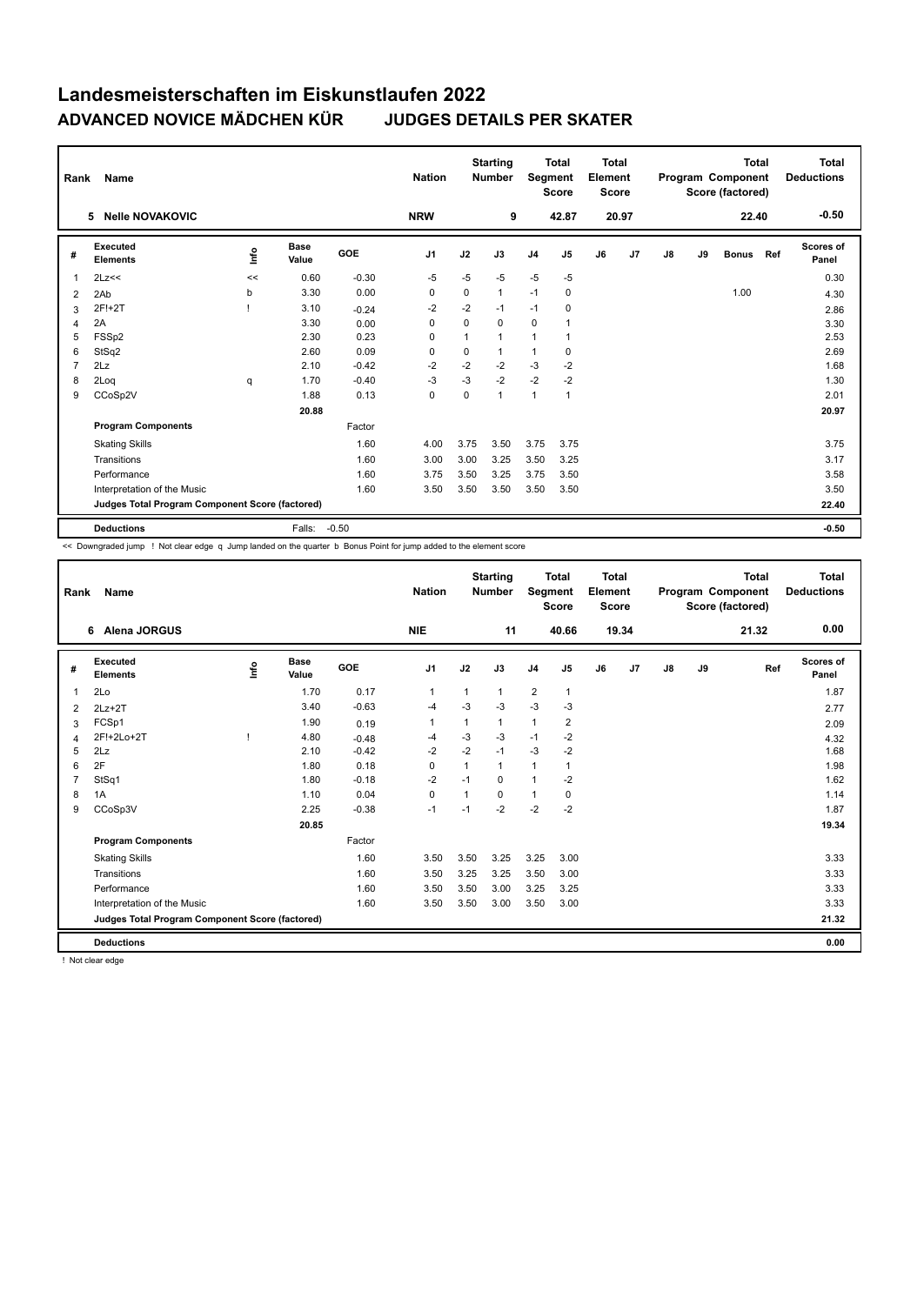| Rank           | Name                                                                 |                                                  |                      |                 | <b>Nation</b>                           |                              | <b>Starting</b><br><b>Number</b> |                | <b>Total</b><br>Segment<br><b>Score</b> | <b>Total</b><br>Element | <b>Score</b> |    |    | <b>Total</b><br>Program Component<br>Score (factored) | <b>Total</b><br><b>Deductions</b> |
|----------------|----------------------------------------------------------------------|--------------------------------------------------|----------------------|-----------------|-----------------------------------------|------------------------------|----------------------------------|----------------|-----------------------------------------|-------------------------|--------------|----|----|-------------------------------------------------------|-----------------------------------|
|                | 7 Dora YANG                                                          |                                                  |                      |                 | <b>NRW</b>                              |                              | $\overline{2}$                   |                | 39.56                                   |                         | 19.53        |    |    | 20.53                                                 | $-0.50$                           |
| #              | Executed<br><b>Elements</b>                                          | lnfo                                             | <b>Base</b><br>Value | GOE             | J1                                      | J2                           | J3                               | J4             | J5                                      | J6                      | J7           | J8 | J9 | Ref                                                   | <b>Scores of</b><br>Panel         |
| 1              | 2Lo+2Lo                                                              |                                                  | 3.40                 | $-0.68$         | $-4$                                    | -4                           | -4                               | $-4$           | -4                                      |                         |              |    |    |                                                       | 2.72                              |
| $\overline{c}$ | 2F                                                                   |                                                  | 1.80                 | 0.06            | $\pmb{0}$                               | $\mathbf{1}$                 | $\mathbf{1}$                     | $\mathbf 0$    | $\mathbf 0$                             |                         |              |    |    |                                                       | 1.86                              |
| 3              | 2Lz                                                                  |                                                  | 2.10                 | $-0.42$         | $-2$                                    | $-2$                         | $-2$                             | $-2$           | $-1$                                    |                         |              |    |    |                                                       | 1.68                              |
| $\overline{4}$ | 2F+2T+1T                                                             |                                                  | 3.50                 | $-0.36$         | $-3$                                    | $-2$                         | $-2$                             | $-2$           | $-1$                                    |                         |              |    |    |                                                       | 3.14                              |
| 5              | FCSpB                                                                |                                                  | 1.60                 | $-0.21$         | $-1$                                    | $-1$                         | 0                                | $-2$           | $-2$                                    |                         |              |    |    |                                                       | 1.39                              |
| 6              | StSq2                                                                |                                                  | 2.60                 | 0.09            | $\sqrt{2}$                              | $\mathbf 0$                  | $\mathbf{1}$                     | $\mathbf 0$    | $-1$                                    |                         |              |    |    |                                                       | 2.69                              |
| $\overline{7}$ | 2Lz                                                                  |                                                  | 2.10                 | 0.28            | $\mathbf{1}$                            | $\mathbf{1}$                 | $\overline{2}$                   | $\overline{2}$ | $\mathbf{1}$                            |                         |              |    |    |                                                       | 2.38                              |
| 8              | 1A                                                                   |                                                  | 1.10                 | 0.07            | $\mathbf 0$                             | $\mathbf{1}$                 | $\mathbf{1}$                     | $\mathbf{1}$   | $\pmb{0}$                               |                         |              |    |    |                                                       | 1.17                              |
| 9              | CCoSp2                                                               |                                                  | 2.50                 | 0.00            | $\mathbf 0$                             | $\mathbf 0$                  | $\mathbf 0$                      | 0              | $\mathbf 0$                             |                         |              |    |    |                                                       | 2.50                              |
|                |                                                                      |                                                  | 20.70                |                 |                                         |                              |                                  |                |                                         |                         |              |    |    |                                                       | 19.53                             |
|                | <b>Program Components</b>                                            |                                                  |                      | Factor          |                                         |                              |                                  |                |                                         |                         |              |    |    |                                                       |                                   |
|                | <b>Skating Skills</b>                                                |                                                  |                      | 1.60            | 3.25                                    | 3.50                         | 3.50                             | 3.75           | 3.25                                    |                         |              |    |    |                                                       | 3.42                              |
|                | Transitions                                                          |                                                  |                      | 1.60            | 3.25                                    | 3.00                         | 3.50                             | 2.50           | 3.00                                    |                         |              |    |    |                                                       | 3.08                              |
|                | Performance                                                          |                                                  |                      | 1.60            | 3.25                                    | 3.00                         | 3.25                             | 2.50           | 3.00                                    |                         |              |    |    |                                                       | 3.08                              |
|                | Interpretation of the Music                                          |                                                  |                      | 1.60            | 3.25                                    | 3.25                         | 3.50                             | 3.25           | 2.75                                    |                         |              |    |    |                                                       | 3.25                              |
|                | Judges Total Program Component Score (factored)                      |                                                  |                      |                 |                                         |                              |                                  |                |                                         |                         |              |    |    |                                                       | 20.53                             |
|                | <b>Deductions</b>                                                    |                                                  | Falls:               | $-0.50$         |                                         |                              |                                  |                |                                         |                         |              |    |    |                                                       | $-0.50$                           |
|                |                                                                      |                                                  |                      |                 |                                         |                              |                                  |                |                                         |                         |              |    |    |                                                       |                                   |
|                |                                                                      |                                                  |                      |                 |                                         |                              |                                  |                |                                         |                         |              |    |    |                                                       |                                   |
| Rank           | Name                                                                 |                                                  |                      |                 | <b>Nation</b>                           |                              | <b>Starting</b><br><b>Number</b> |                | <b>Total</b><br>Segment<br><b>Score</b> | <b>Total</b><br>Element | <b>Score</b> |    |    | <b>Total</b><br>Program Component<br>Score (factored) | <b>Total</b><br><b>Deductions</b> |
|                | 8<br>Melissa MARTIN                                                  |                                                  |                      |                 | <b>NRW</b>                              |                              | 13                               |                | 39.06                                   |                         | 15.60        |    |    | 23.46                                                 | 0.00                              |
| #              | <b>Executed</b><br><b>Elements</b>                                   | ١nf٥                                             | <b>Base</b><br>Value | GOE             | J <sub>1</sub>                          | J2                           | J3                               | J4             | J5                                      | J6                      | J7           | J8 | J9 | Ref                                                   | <b>Scores of</b><br>Panel         |
| $\mathbf{1}$   |                                                                      | <<                                               |                      |                 | $-4$                                    | $-4$                         |                                  |                |                                         |                         |              |    |    |                                                       |                                   |
|                | 2A<<                                                                 |                                                  | 1.10<br>2.10         | $-0.40$<br>0.07 | $\overline{2}$                          | $\mathbf 0$                  | -3<br>$\mathbf{1}$               | $-5$<br>0      | $-3$<br>$\pmb{0}$                       |                         |              |    |    |                                                       | 0.70                              |
| $\overline{c}$ | 2Lz                                                                  |                                                  |                      |                 |                                         |                              |                                  |                |                                         |                         |              |    |    |                                                       | 2.17                              |
| 3              | 2Lo<br>FCSSp2                                                        |                                                  | 1.70<br>2.30         | 0.23            | $\overline{\mathbf{c}}$<br>$\mathbf{1}$ | $\mathbf{1}$<br>$\mathbf{1}$ | $\overline{2}$<br>$\mathbf{1}$   | 1<br>1         | 1<br>$\mathbf{1}$                       |                         |              |    |    |                                                       | 1.93                              |
| 4<br>5         | 2Fe                                                                  | $\mathbf{e}% _{t}\left  \mathbf{1}\right\rangle$ | 1.44                 | 0.23<br>$-0.29$ | $-3$                                    | $-3$                         | $-2$                             | $-1$           | $-1$                                    |                         |              |    |    |                                                       | 2.53<br>1.15                      |
| 6              | StSq1                                                                |                                                  | 1.80                 | 0.24            | $\mathbf{1}$                            | $\mathbf{1}$                 | $\overline{2}$                   | $\mathbf{1}$   | $\overline{2}$                          |                         |              |    |    |                                                       | 2.04                              |
| $\overline{7}$ | 2Lo                                                                  |                                                  | 1.70                 | $-0.40$         | $-2$                                    | $-3$                         | $-2$                             | $-3$           | $-2$                                    |                         |              |    |    |                                                       | 1.30                              |
| 8              | 1Lz                                                                  |                                                  | 0.60                 | $-0.12$         | $-4$                                    | $-2$                         | $-2$                             | $-1$           | $-2$                                    |                         |              |    |    |                                                       | 0.48                              |
| 9              | CCoSp3                                                               |                                                  | 3.00                 | 0.30            | $\mathbf{1}$                            | $\mathbf{1}$                 | $\mathbf{1}$                     | $\mathbf{1}$   | $\overline{2}$                          |                         |              |    |    |                                                       | 3.30                              |
|                |                                                                      |                                                  | 15.74                |                 |                                         |                              |                                  |                |                                         |                         |              |    |    |                                                       | 15.60                             |
|                | <b>Program Components</b>                                            |                                                  |                      | Factor          |                                         |                              |                                  |                |                                         |                         |              |    |    |                                                       |                                   |
|                | <b>Skating Skills</b>                                                |                                                  |                      | 1.60            | 4.25                                    | 3.75                         | 3.75                             | 3.75           | 4.00                                    |                         |              |    |    |                                                       | 3.83                              |
|                |                                                                      |                                                  |                      |                 |                                         |                              |                                  |                |                                         |                         |              |    |    |                                                       |                                   |
|                | Transitions                                                          |                                                  |                      | 1.60            | 4.00                                    | 3.50                         | 3.50                             | 3.50           | 3.75                                    |                         |              |    |    |                                                       | 3.58                              |
|                | Performance                                                          |                                                  |                      | 1.60            | 4.25<br>4.25                            | 3.75                         | 3.50                             | 3.25           | 3.75                                    |                         |              |    |    |                                                       | 3.67                              |
|                | Interpretation of the Music                                          |                                                  |                      | 1.60            |                                         | 3.50                         | 3.50                             | 3.75           | 3.50                                    |                         |              |    |    |                                                       | 3.58<br>23.46                     |
|                | Judges Total Program Component Score (factored)<br><b>Deductions</b> |                                                  |                      |                 |                                         |                              |                                  |                |                                         |                         |              |    |    |                                                       | 0.00                              |

<< Downgraded jump e Wrong edge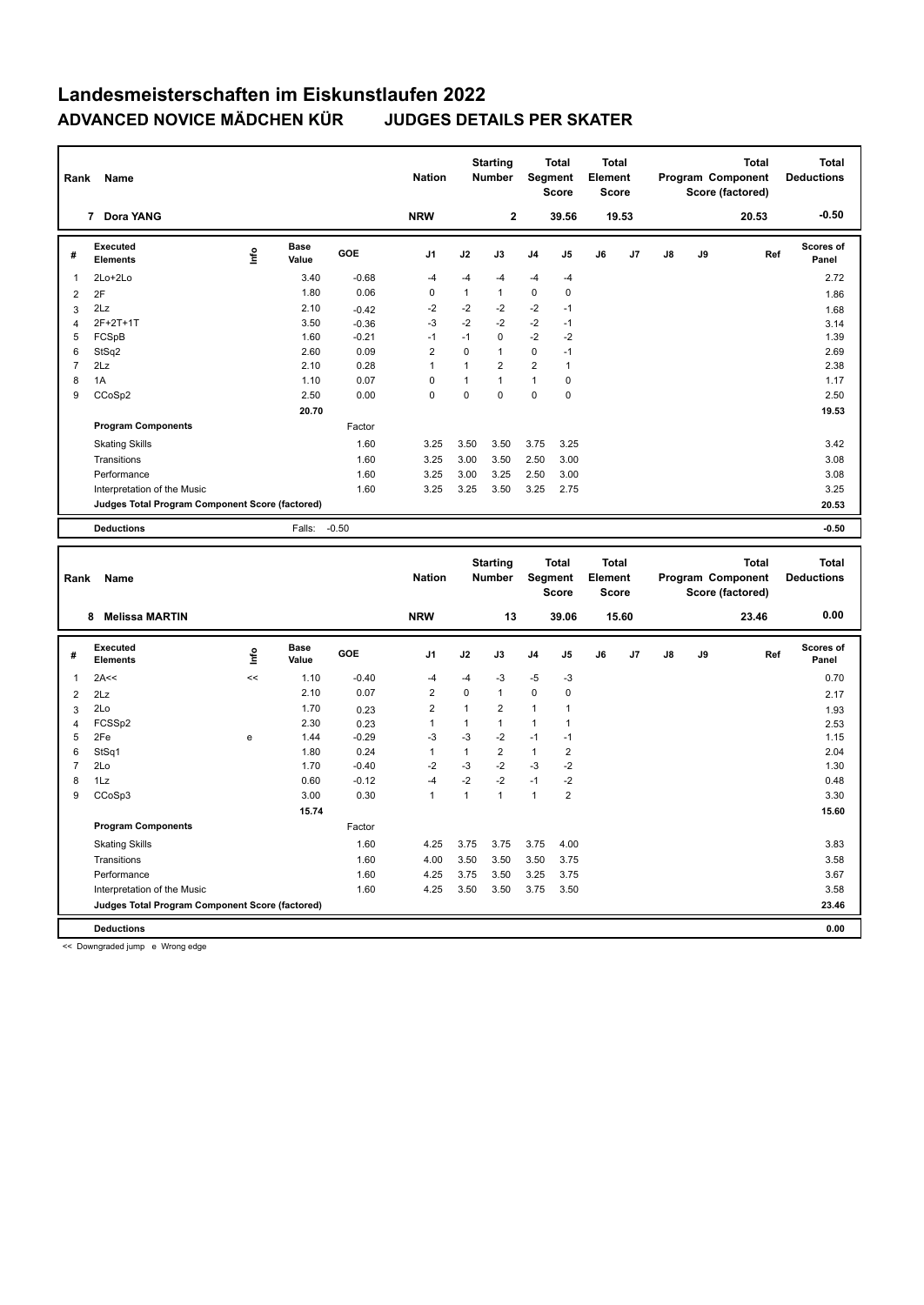| Rank                | Name                                            |              |                      |                 | <b>Nation</b>       |              | <b>Starting</b><br><b>Number</b> | Segment        | <b>Total</b><br><b>Score</b> | <b>Total</b><br>Element<br><b>Score</b> |       |    |    | <b>Total</b><br>Program Component<br>Score (factored) |     | <b>Total</b><br><b>Deductions</b> |
|---------------------|-------------------------------------------------|--------------|----------------------|-----------------|---------------------|--------------|----------------------------------|----------------|------------------------------|-----------------------------------------|-------|----|----|-------------------------------------------------------|-----|-----------------------------------|
|                     | 9 Veronika WALGER                               |              |                      |                 | <b>NRW</b>          |              | 6                                |                | 38.25                        |                                         | 19.24 |    |    | 20.01                                                 |     | $-1.00$                           |
| #                   | <b>Executed</b><br><b>Elements</b>              | ١nfo         | <b>Base</b><br>Value | GOE             | J <sub>1</sub>      | J2           | J3                               | J4             | J5                           | J6                                      | J7    | J8 | J9 |                                                       | Ref | <b>Scores of</b><br>Panel         |
| 1                   | 1A                                              |              | 1.10                 | 0.00            | $\pmb{0}$           | $\pmb{0}$    | 0                                | $\mathbf{1}$   | $-1$                         |                                         |       |    |    |                                                       |     | 1.10                              |
| $\overline{2}$      | 2Lz                                             |              | 2.10                 | $-1.05$         | $-5$                | $-5$         | -5                               | $-5$           | $-5$                         |                                         |       |    |    |                                                       |     | 1.05                              |
| 3                   | $2F+2T$                                         |              | 3.10                 | 0.00            | $\mathbf 0$         | $\mathbf 0$  | $-1$                             | 0              | $\mathbf 0$                  |                                         |       |    |    |                                                       |     | 3.10                              |
| 4                   | FSSp2                                           |              | 2.30                 | $-0.15$         | $\mathbf{1}$        | $-1$         | $-1$                             | $-1$           | $\pmb{0}$                    |                                         |       |    |    |                                                       |     | 2.15                              |
| 5                   | 2Lo                                             |              | 1.70                 | 0.17            | 1                   | $\mathbf{1}$ | $\mathbf{1}$                     | 0              | $\mathbf{1}$                 |                                         |       |    |    |                                                       |     | 1.87                              |
| 6                   | $2F+2T$                                         |              | 3.10                 | 0.12            | $\mathbf{1}$        | $\Omega$     | $\mathbf{1}$                     | 1              | $\mathbf 0$                  |                                         |       |    |    |                                                       |     | 3.22                              |
| $\overline{7}$      | StSq2                                           |              | 2.60                 | 0.00            | $\pmb{0}$           | $\pmb{0}$    | $\mathbf 0$                      | 0              | $\pmb{0}$                    |                                         |       |    |    |                                                       |     | 2.60                              |
| 8                   | 2Lz                                             |              | 2.10                 | $-1.05$         | $-5$                | $-5$         | -5                               | $-5$           | $-5$                         |                                         |       |    |    |                                                       |     | 1.05                              |
| 9                   | CCoSp3                                          |              | 3.00                 | 0.10            | $\mathbf 0$         | $\mathbf 0$  | $\mathbf 0$                      | $\mathbf{1}$   | $\mathbf{1}$                 |                                         |       |    |    |                                                       |     | 3.10                              |
|                     |                                                 |              | 21.10                |                 |                     |              |                                  |                |                              |                                         |       |    |    |                                                       |     | 19.24                             |
|                     | <b>Program Components</b>                       |              |                      | Factor          |                     |              |                                  |                |                              |                                         |       |    |    |                                                       |     |                                   |
|                     | <b>Skating Skills</b>                           |              |                      | 1.60            | 3.50                | 3.50         | 3.25                             | 3.50           | 3.25                         |                                         |       |    |    |                                                       |     | 3.42                              |
|                     | Transitions                                     |              |                      | 1.60            | 3.00                | 3.00         | 3.00                             | 2.75           | 3.25                         |                                         |       |    |    |                                                       |     | 3.00                              |
|                     | Performance                                     |              |                      | 1.60            | 3.50                | 3.25         | 3.00                             | 2.75           | 3.25                         |                                         |       |    |    |                                                       |     | 3.17                              |
|                     | Interpretation of the Music                     |              |                      | 1.60            | 3.25                | 3.25         | 2.50                             | 2.25           | 3.00                         |                                         |       |    |    |                                                       |     | 2.92                              |
|                     | Judges Total Program Component Score (factored) |              |                      |                 |                     |              |                                  |                |                              |                                         |       |    |    |                                                       |     | 20.01                             |
|                     | <b>Deductions</b>                               |              | Falls:               | $-1.00$         |                     |              |                                  |                |                              |                                         |       |    |    |                                                       |     | $-1.00$                           |
|                     |                                                 |              |                      |                 |                     |              |                                  |                |                              |                                         |       |    |    |                                                       |     |                                   |
|                     |                                                 |              |                      |                 |                     |              |                                  |                |                              |                                         |       |    |    |                                                       |     |                                   |
| Rank                | Name                                            |              |                      |                 | <b>Nation</b>       |              | <b>Starting</b><br>Number        | <b>Segment</b> | <b>Total</b><br><b>Score</b> | <b>Total</b><br>Element<br><b>Score</b> |       |    |    | <b>Total</b><br>Program Component<br>Score (factored) |     | <b>Total</b><br><b>Deductions</b> |
|                     | 10 Lisa-Marie BÖTTCHER                          |              |                      |                 | <b>NRW</b>          |              | 5                                |                | 38.04                        |                                         | 17.87 |    |    | 20.67                                                 |     | $-0.50$                           |
| #                   | <b>Executed</b><br><b>Elements</b>              | lnfo         | Base<br>Value        | GOE             | J <sub>1</sub>      | J2           | J3                               | J4             | J5                           | J6                                      | J7    | J8 | J9 |                                                       | Ref | <b>Scores of</b><br>Panel         |
| $\mathbf{1}$        |                                                 |              | 1.10                 | 0.11            | 0                   | $\mathbf{1}$ | $\mathbf{1}$                     | 2              | $\mathbf{1}$                 |                                         |       |    |    |                                                       |     | 1.21                              |
|                     | 1A                                              |              | 2.10                 | 0.21            | $\mathbf{1}$        | $\mathbf{1}$ | $\mathbf{1}$                     | $\mathbf{1}$   | $\mathbf 0$                  |                                         |       |    |    |                                                       |     |                                   |
| $\overline{2}$      | 2Lz                                             |              |                      |                 |                     | $-1$         | $\mathbf{1}$                     | 0              | $\mathbf 0$                  |                                         |       |    |    |                                                       |     | 2.31                              |
| 3<br>$\overline{4}$ | FSSp3<br>2Fe+1Eu<<+1S                           | <<           | 2.60<br>1.84         | 0.00<br>$-0.53$ | $\mathbf 0$<br>$-4$ | $-5$         | -3                               | $-4$           | $-3$                         |                                         |       |    |    |                                                       |     | 2.60                              |
| 5                   | 2F!                                             | $\mathbf{I}$ | 1.80                 | $-0.24$         | $-2$                | $-2$         | $-1$                             | $-1$           | $-1$                         |                                         |       |    |    |                                                       |     | 1.31<br>1.56                      |
| 6                   | 2Lz                                             |              | 2.10                 | 0.21            | $\mathbf{1}$        | $\mathbf{1}$ | $\mathbf{1}$                     | $\mathbf{1}$   | $\overline{2}$               |                                         |       |    |    |                                                       |     | 2.31                              |
| $\overline{7}$      | StSq1                                           |              | 1.80                 | 0.12            | $\mathbf{1}$        | $\mathbf 0$  | $\mathbf{1}$                     | $\mathbf{1}$   | $\mathbf 0$                  |                                         |       |    |    |                                                       |     | 1.92                              |
| 8                   | 2Lo+1Lo                                         |              | 2.20                 | $-0.85$         | $-4$                | $-5$         | -5                               | $-5$           | -5                           |                                         |       |    |    |                                                       |     | 1.35                              |
| 9                   | CCoSp3                                          |              | 3.00                 | 0.30            | $\mathbf{1}$        | $\pmb{0}$    | $\mathbf{1}$                     | $\mathbf{1}$   | $\mathbf{1}$                 |                                         |       |    |    |                                                       |     | 3.30                              |
|                     |                                                 |              | 18.54                |                 |                     |              |                                  |                |                              |                                         |       |    |    |                                                       |     | 17.87                             |
|                     | <b>Program Components</b>                       |              |                      | Factor          |                     |              |                                  |                |                              |                                         |       |    |    |                                                       |     |                                   |
|                     |                                                 |              |                      |                 |                     |              |                                  |                |                              |                                         |       |    |    |                                                       |     |                                   |
|                     | <b>Skating Skills</b>                           |              |                      | 1.60            | 3.50                | 3.25         | 3.25                             | 3.25           | 3.25                         |                                         |       |    |    |                                                       |     | 3.25                              |
|                     | Transitions                                     |              |                      | 1.60            | 3.00                | 3.00         | 3.25                             | 3.25           | 3.00                         |                                         |       |    |    |                                                       |     | 3.08                              |
|                     | Performance                                     |              |                      | 1.60            | 3.50                | 3.50         | 3.50                             | 3.25           | 3.00                         |                                         |       |    |    |                                                       |     | 3.42                              |
|                     | Interpretation of the Music                     |              |                      | 1.60            | 3.25                | 3.50         | 3.25                             | 3.00           | 3.00                         |                                         |       |    |    |                                                       |     | 3.17                              |
|                     | Judges Total Program Component Score (factored) |              |                      | $-0.50$         |                     |              |                                  |                |                              |                                         |       |    |    |                                                       |     | 20.67                             |

<< Downgraded jump e Wrong edge ! Not clear edge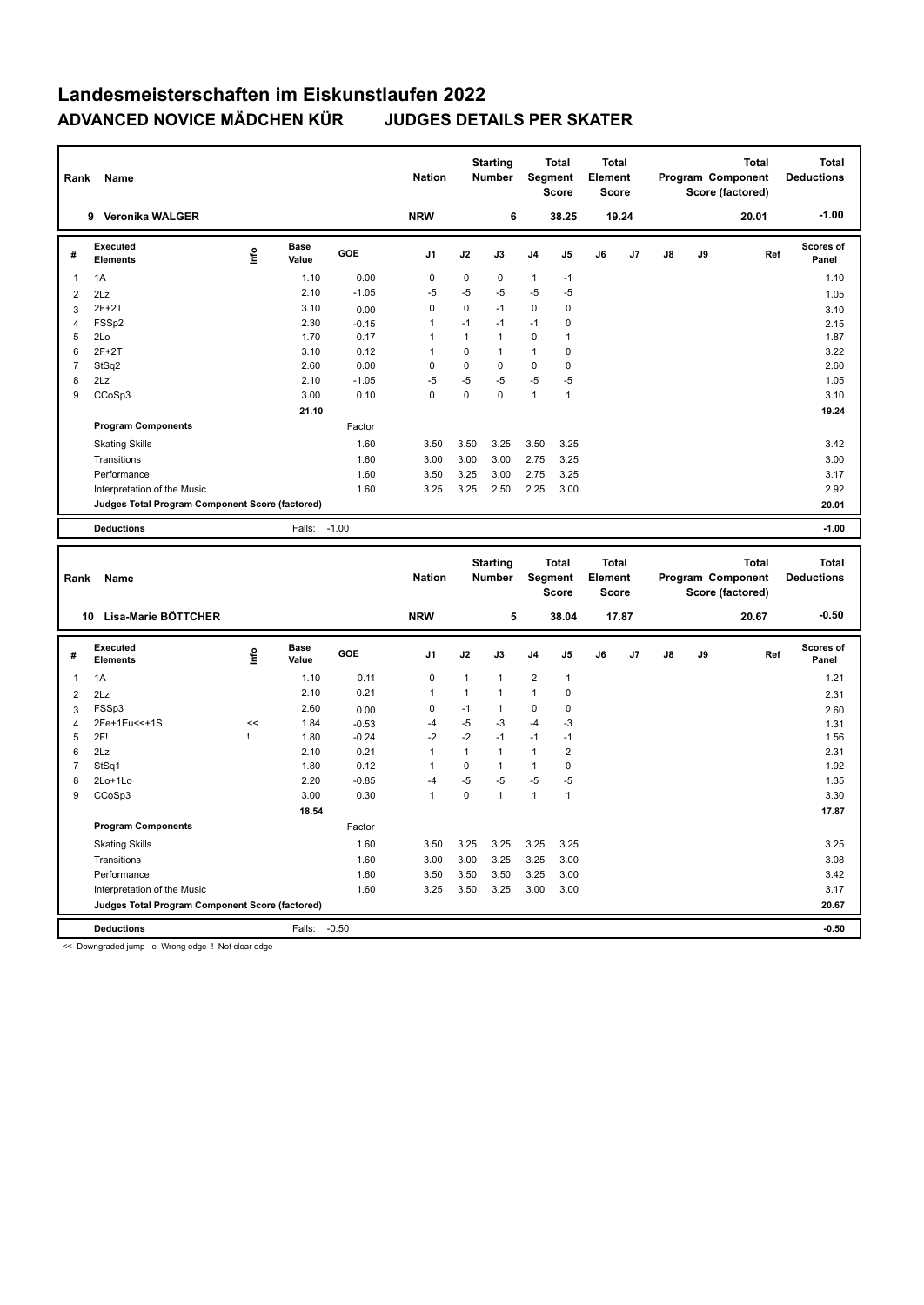| Rank           | Name                                            |         |                      |            | <b>Nation</b>  |              | <b>Starting</b><br><b>Number</b> | Segment        | <b>Total</b><br><b>Score</b> | Total<br>Element<br><b>Score</b> |                |               |    | <b>Total</b><br>Program Component<br>Score (factored) | Total<br><b>Deductions</b> |
|----------------|-------------------------------------------------|---------|----------------------|------------|----------------|--------------|----------------------------------|----------------|------------------------------|----------------------------------|----------------|---------------|----|-------------------------------------------------------|----------------------------|
|                | <b>Janine ALTERGOTT</b><br>11                   |         |                      |            | <b>NRW</b>     |              | 12                               |                | 36.32                        |                                  | 17.05          |               |    | 20.27                                                 | $-1.00$                    |
| #              | Executed<br><b>Elements</b>                     | lnfo    | <b>Base</b><br>Value | <b>GOE</b> | J <sub>1</sub> | J2           | J3                               | J <sub>4</sub> | J <sub>5</sub>               | J6                               | J <sub>7</sub> | $\mathsf{J}8$ | J9 | Ref                                                   | Scores of<br>Panel         |
| $\overline{1}$ | 1A                                              |         | 1.10                 | 0.04       | 0              | $\mathbf{1}$ | $\Omega$                         | $\mathbf 0$    | $\mathbf{1}$                 |                                  |                |               |    |                                                       | 1.14                       |
| 2              | 2F+1Eu+2S                                       |         | 3.60                 | $-0.30$    | $-1$           | $-2$         | $-3$                             | $-1$           | $-2$                         |                                  |                |               |    |                                                       | 3.30                       |
| 3              | 2Lz                                             |         | 2.10                 | $-1.05$    | $-5$           | $-5$         | $-5$                             | $-5$           | $-5$                         |                                  |                |               |    |                                                       | 1.05                       |
| 4              | 2F                                              |         | 1.80                 | $-0.90$    | -5             | $-5$         | $-5$                             | $-5$           | $-5$                         |                                  |                |               |    |                                                       | 0.90                       |
| 5              | FCSSp2                                          |         | 2.30                 | 0.00       | $-1$           | 0            | 1                                | $-1$           | $\mathbf{1}$                 |                                  |                |               |    |                                                       | 2.30                       |
| 6              | 2Lz<<                                           | <<      | 0.60                 | $-0.24$    | -4             | $-4$         | $-3$                             | $-5$           | $-4$                         |                                  |                |               |    |                                                       | 0.36                       |
| $\overline{7}$ | StSq3                                           |         | 3.30                 | 0.00       | 0              | 0            | 0                                | $\mathbf 0$    | $\mathbf 0$                  |                                  |                |               |    |                                                       | 3.30                       |
| 8              | 2Loq+2T<                                        | $\prec$ | 2.74                 | $-0.62$    | $-4$           | $-4$         | $-3$                             | $-4$           | $-3$                         |                                  |                |               |    |                                                       | 2.12                       |
| 9              | CCoSp2                                          |         | 2.50                 | 0.08       | $\overline{1}$ | $\mathbf 0$  | 0                                | $\mathbf 0$    | $\overline{2}$               |                                  |                |               |    |                                                       | 2.58                       |
|                |                                                 |         | 20.04                |            |                |              |                                  |                |                              |                                  |                |               |    |                                                       | 17.05                      |
|                | <b>Program Components</b>                       |         |                      | Factor     |                |              |                                  |                |                              |                                  |                |               |    |                                                       |                            |
|                | <b>Skating Skills</b>                           |         |                      | 1.60       | 3.75           | 3.25         | 3.25                             | 3.25           | 3.75                         |                                  |                |               |    |                                                       | 3.42                       |
|                | Transitions                                     |         |                      | 1.60       | 3.50           | 3.00         | 3.00                             | 2.75           | 3.50                         |                                  |                |               |    |                                                       | 3.17                       |
|                | Performance                                     |         |                      | 1.60       | 3.25           | 3.00         | 3.00                             | 2.50           | 3.00                         |                                  |                |               |    |                                                       | 3.00                       |
|                | Interpretation of the Music                     |         |                      | 1.60       | 3.50           | 3.25         | 3.00                             | 2.75           | 3.00                         |                                  |                |               |    |                                                       | 3.08                       |
|                | Judges Total Program Component Score (factored) |         |                      |            |                |              |                                  |                |                              |                                  |                |               |    |                                                       | 20.27                      |
|                | <b>Deductions</b>                               |         | Falls:               | $-1.00$    |                |              |                                  |                |                              |                                  |                |               |    |                                                       | $-1.00$                    |

< Under-rotated jump << Downgraded jump q Jump landed on the quarter

| Rank           | Name                                            |      |                      |            | <b>Nation</b>  |      | <b>Starting</b><br><b>Number</b> | Segment        | <b>Total</b><br><b>Score</b> | <b>Total</b><br>Element<br><b>Score</b> |       |               |    | <b>Total</b><br>Program Component<br>Score (factored) | Total<br><b>Deductions</b> |
|----------------|-------------------------------------------------|------|----------------------|------------|----------------|------|----------------------------------|----------------|------------------------------|-----------------------------------------|-------|---------------|----|-------------------------------------------------------|----------------------------|
| 12             | <b>Melina HANSEN</b>                            |      |                      |            | <b>NRW</b>     |      | 10                               |                | 34.24                        |                                         | 14.35 |               |    | 20.39                                                 | $-0.50$                    |
| #              | Executed<br><b>Elements</b>                     | Info | <b>Base</b><br>Value | <b>GOE</b> | J <sub>1</sub> | J2   | J3                               | J <sub>4</sub> | J5                           | J6                                      | J7    | $\mathsf{J}8$ | J9 | Ref                                                   | Scores of<br>Panel         |
| $\mathbf{1}$   | 1A                                              |      | 1.10                 | $-0.11$    | $-1$           | $-1$ | $-1$                             | $\mathbf 0$    | $-1$                         |                                         |       |               |    |                                                       | 0.99                       |
| 2              | 2F                                              |      | 1.80                 | 0.18       | 1              | 2    | $\mathbf{1}$                     | $\mathbf{1}$   | 1                            |                                         |       |               |    |                                                       | 1.98                       |
| 3              | 2Lo                                             |      | 1.70                 | 0.11       | 0              | 2    | 1                                | $\mathbf{1}$   | 0                            |                                         |       |               |    |                                                       | 1.81                       |
| 4              | 2F                                              |      | 1.80                 | $-0.90$    | $-5$           | $-5$ | $-5$                             | $-5$           | $-5$                         |                                         |       |               |    |                                                       | 0.90                       |
| 5              | 1Lz                                             |      | 0.60                 | $-0.26$    | $-5$           | $-3$ | $-4$                             | $-5$           | $-4$                         |                                         |       |               |    |                                                       | 0.34                       |
| 6              | 2Lz                                             |      | 2.10                 | $-0.21$    | $-1$           | $-1$ | $-1$                             | $-1$           | $-2$                         |                                         |       |               |    |                                                       | 1.89                       |
| $\overline{7}$ | CCoSp3                                          |      | 3.00                 | 0.00       | $\mathbf 0$    | $-1$ | 0                                | $\mathbf 0$    | 1                            |                                         |       |               |    |                                                       | 3.00                       |
| 8              | StSq1                                           |      | 1.80                 | 0.06       | $\mathbf{1}$   | 1    | 1                                | $-1$           | $-1$                         |                                         |       |               |    |                                                       | 1.86                       |
| 9              | FCSSp1                                          |      | 1.90                 | $-0.32$    | $-2$           | $-2$ | $-1$                             | $-1$           | $-2$                         |                                         |       |               |    |                                                       | 1.58                       |
|                |                                                 |      | 15.80                |            |                |      |                                  |                |                              |                                         |       |               |    |                                                       | 14.35                      |
|                | <b>Program Components</b>                       |      |                      | Factor     |                |      |                                  |                |                              |                                         |       |               |    |                                                       |                            |
|                | <b>Skating Skills</b>                           |      |                      | 1.60       | 3.75           | 3.50 | 3.50                             | 3.50           | 3.00                         |                                         |       |               |    |                                                       | 3.50                       |
|                | Transitions                                     |      |                      | 1.60       | 3.25           | 3.00 | 3.25                             | 2.75           | 3.00                         |                                         |       |               |    |                                                       | 3.08                       |
|                | Performance                                     |      |                      | 1.60       | 3.50           | 3.00 | 3.25                             | 3.00           | 2.75                         |                                         |       |               |    |                                                       | 3.08                       |
|                | Interpretation of the Music                     |      |                      | 1.60       | 3.75           | 3.25 | 3.25                             | 2.50           | 2.75                         |                                         |       |               |    |                                                       | 3.08                       |
|                | Judges Total Program Component Score (factored) |      |                      |            |                |      |                                  |                |                              |                                         |       |               |    |                                                       | 20.39                      |
|                | <b>Deductions</b>                               |      | Falls:               | $-0.50$    |                |      |                                  |                |                              |                                         |       |               |    |                                                       | $-0.50$                    |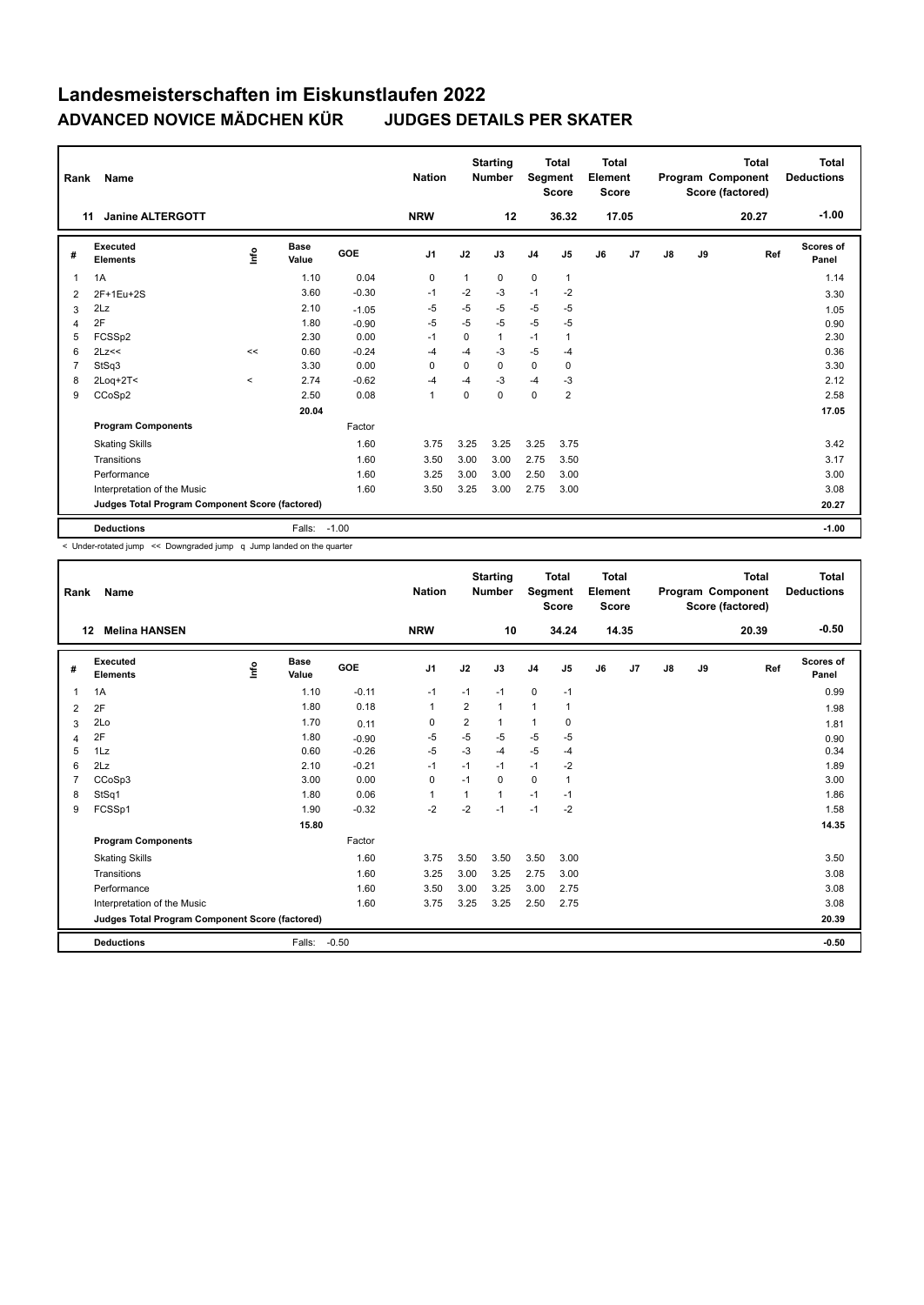| Rank           | Name                                            |          |                      |            | <b>Nation</b> |             | <b>Starting</b><br><b>Number</b> |                | <b>Total</b><br>Segment<br><b>Score</b> | <b>Total</b><br>Element<br><b>Score</b> |       |               |    | <b>Total</b><br>Program Component<br>Score (factored) | <b>Total</b><br><b>Deductions</b> |
|----------------|-------------------------------------------------|----------|----------------------|------------|---------------|-------------|----------------------------------|----------------|-----------------------------------------|-----------------------------------------|-------|---------------|----|-------------------------------------------------------|-----------------------------------|
|                | <b>Lara FOCHT</b><br>13                         |          |                      |            | <b>HAM</b>    |             | 3                                |                | 33.90                                   |                                         | 14.03 |               |    | 19.87                                                 | 0.00                              |
| #              | Executed<br><b>Elements</b>                     | ١nf٥     | <b>Base</b><br>Value | <b>GOE</b> | J1            | J2          | J3                               | J <sub>4</sub> | J <sub>5</sub>                          | J6                                      | J7    | $\mathsf{J}8$ | J9 | Ref                                                   | <b>Scores of</b><br>Panel         |
| $\overline{1}$ | 1A                                              |          | 1.10                 | 0.00       | 0             | 1           | 0                                | $\mathbf 0$    | $\mathbf 0$                             |                                         |       |               |    |                                                       | 1.10                              |
| 2              | 2Lze<                                           | $\prec$  | 1.26                 | $-0.46$    | -4            | $-5$        | $-3$                             | $-4$           | $-3$                                    |                                         |       |               |    |                                                       | 0.80                              |
| 3              | CCoSp3                                          |          | 3.00                 | 0.00       | 0             | $\mathbf 0$ | 0                                | $\mathbf 0$    | $\mathbf 0$                             |                                         |       |               |    |                                                       | 3.00                              |
| 4              | StSq1                                           |          | 1.80                 | $-0.06$    | 1             | $\mathbf 0$ | 0                                | $-2$           | $-1$                                    |                                         |       |               |    |                                                       | 1.74                              |
| 5              | 2Lze<                                           | $\hat{}$ | 1.26                 | $-0.46$    | -4            | $-5$        | $-3$                             | $-4$           | $-3$                                    |                                         |       |               |    |                                                       | 0.80                              |
| 6              | 2F<+2Lo<<                                       | <<       | 1.94                 | $-0.63$    | -4            | $-5$        | $-4$                             | $-5$           | $-4$                                    |                                         |       |               |    |                                                       | 1.31                              |
| $\overline{7}$ | 2S                                              |          | 1.30                 | 0.09       | 1             | $\Omega$    | 1                                | $\mathbf 0$    | 1                                       |                                         |       |               |    |                                                       | 1.39                              |
| 8              | 2F<<+1Eu+2S                                     | <<       | 2.30                 | $-0.48$    | -4            | $-4$        | $-4$                             | $-3$           | -3                                      |                                         |       |               |    |                                                       | 1.82                              |
| 9              | FSSp2                                           |          | 2.30                 | $-0.23$    | $-1$          | $-2$        | $-1$                             | $-1$           | $\mathbf{1}$                            |                                         |       |               |    |                                                       | 2.07                              |
|                |                                                 |          | 16.26                |            |               |             |                                  |                |                                         |                                         |       |               |    |                                                       | 14.03                             |
|                | <b>Program Components</b>                       |          |                      | Factor     |               |             |                                  |                |                                         |                                         |       |               |    |                                                       |                                   |
|                | <b>Skating Skills</b>                           |          |                      | 1.60       | 3.00          | 3.25        | 3.25                             | 2.75           | 2.75                                    |                                         |       |               |    |                                                       | 3.00                              |
|                | Transitions                                     |          |                      | 1.60       | 3.25          | 2.75        | 3.25                             | 1.75           | 3.00                                    |                                         |       |               |    |                                                       | 3.00                              |
|                | Performance                                     |          |                      | 1.60       | 3.25          | 3.00        | 3.50                             | 2.00           | 3.25                                    |                                         |       |               |    |                                                       | 3.17                              |
|                | Interpretation of the Music                     |          |                      | 1.60       | 3.25          | 3.25        | 3.25                             | 2.25           | 3.25                                    |                                         |       |               |    |                                                       | 3.25                              |
|                | Judges Total Program Component Score (factored) |          |                      |            |               |             |                                  |                |                                         |                                         |       |               |    |                                                       | 19.87                             |
|                | <b>Deductions</b>                               |          |                      |            |               |             |                                  |                |                                         |                                         |       |               |    |                                                       | 0.00                              |

< Under-rotated jump << Downgraded jump e Wrong edge

| Rank           | Name                                            |      |                      |         | <b>Nation</b>  |      | <b>Starting</b><br><b>Number</b> | Segment     | <b>Total</b><br><b>Score</b> | <b>Total</b><br>Element<br><b>Score</b> |       |               |    | <b>Total</b><br>Program Component<br>Score (factored) | <b>Total</b><br><b>Deductions</b> |
|----------------|-------------------------------------------------|------|----------------------|---------|----------------|------|----------------------------------|-------------|------------------------------|-----------------------------------------|-------|---------------|----|-------------------------------------------------------|-----------------------------------|
|                | <b>Amélie KALMAZ</b><br>14                      |      |                      |         | <b>HAM</b>     |      | 4                                |             | 29.09                        |                                         | 15.00 |               |    | 15.59                                                 | $-1.50$                           |
| #              | Executed<br><b>Elements</b>                     | lnfo | <b>Base</b><br>Value | GOE     | J <sub>1</sub> | J2   | J3                               | J4          | J5                           | J6                                      | J7    | $\mathsf{J}8$ | J9 | Ref                                                   | <b>Scores of</b><br>Panel         |
| $\overline{1}$ | $2F+2T$                                         |      | 3.10                 | $-0.06$ | 0              | $-1$ | 0                                | $\mathbf 0$ | $-1$                         |                                         |       |               |    |                                                       | 3.04                              |
| 2              | 1A                                              |      | 1.10                 | 0.11    | 0              |      | $\mathbf{1}$                     | 1           | 1                            |                                         |       |               |    |                                                       | 1.21                              |
| 3              | 2Lz                                             |      | 2.10                 | $-1.05$ | -5             | $-5$ | -5                               | -5          | -5                           |                                         |       |               |    |                                                       | 1.05                              |
| 4              | CCoSp3                                          |      | 3.00                 | 0.20    | 1              | 1    | $-1$                             | 0           | 2                            |                                         |       |               |    |                                                       | 3.20                              |
| 5              | 2Lzq                                            | q    | 2.10                 | $-1.05$ | -5             | $-5$ | -5                               | $-5$        | $-5$                         |                                         |       |               |    |                                                       | 1.05                              |
| 6              | 2Lo                                             |      | 1.70                 | $-0.85$ | $-5$           | $-5$ | $-5$                             | $-5$        | $-5$                         |                                         |       |               |    |                                                       | 0.85                              |
| 7              | $1F+1T$                                         |      | 0.90                 | $-0.02$ | 0              | $-1$ | 0                                | 0           | $-1$                         |                                         |       |               |    |                                                       | 0.88                              |
| 8              | StSq1                                           |      | 1.80                 | $-0.30$ | $-2$           | $-1$ | $-1$                             | $-2$        | $-3$                         |                                         |       |               |    |                                                       | 1.50                              |
| 9              | FCSSp2                                          |      | 2.30                 | $-0.08$ | $\mathbf 0$    | $-1$ | $-1$                             | $\mathbf 0$ | 1                            |                                         |       |               |    |                                                       | 2.22                              |
|                |                                                 |      | 18.10                |         |                |      |                                  |             |                              |                                         |       |               |    |                                                       | 15.00                             |
|                | <b>Program Components</b>                       |      |                      | Factor  |                |      |                                  |             |                              |                                         |       |               |    |                                                       |                                   |
|                | <b>Skating Skills</b>                           |      |                      | 1.60    | 3.25           | 3.25 | 2.75                             | 2.50        | 3.00                         |                                         |       |               |    |                                                       | 3.00                              |
|                | Transitions                                     |      |                      | 1.60    | 2.50           | 2.00 | 2.50                             | 1.50        | 2.75                         |                                         |       |               |    |                                                       | 2.33                              |
|                | Performance                                     |      |                      | 1.60    | 2.00           | 2.00 | 2.25                             | 1.75        | 2.50                         |                                         |       |               |    |                                                       | 2.08                              |
|                | Interpretation of the Music                     |      |                      | 1.60    | 2.50           | 2.25 | 2.25                             | 2.00        | 2.50                         |                                         |       |               |    |                                                       | 2.33                              |
|                | Judges Total Program Component Score (factored) |      |                      |         |                |      |                                  |             |                              |                                         |       |               |    |                                                       | 15.59                             |
|                | <b>Deductions</b>                               |      | Falls:               | $-1.50$ |                |      |                                  |             |                              |                                         |       |               |    |                                                       | $-1.50$                           |

q Jump landed on the quarter